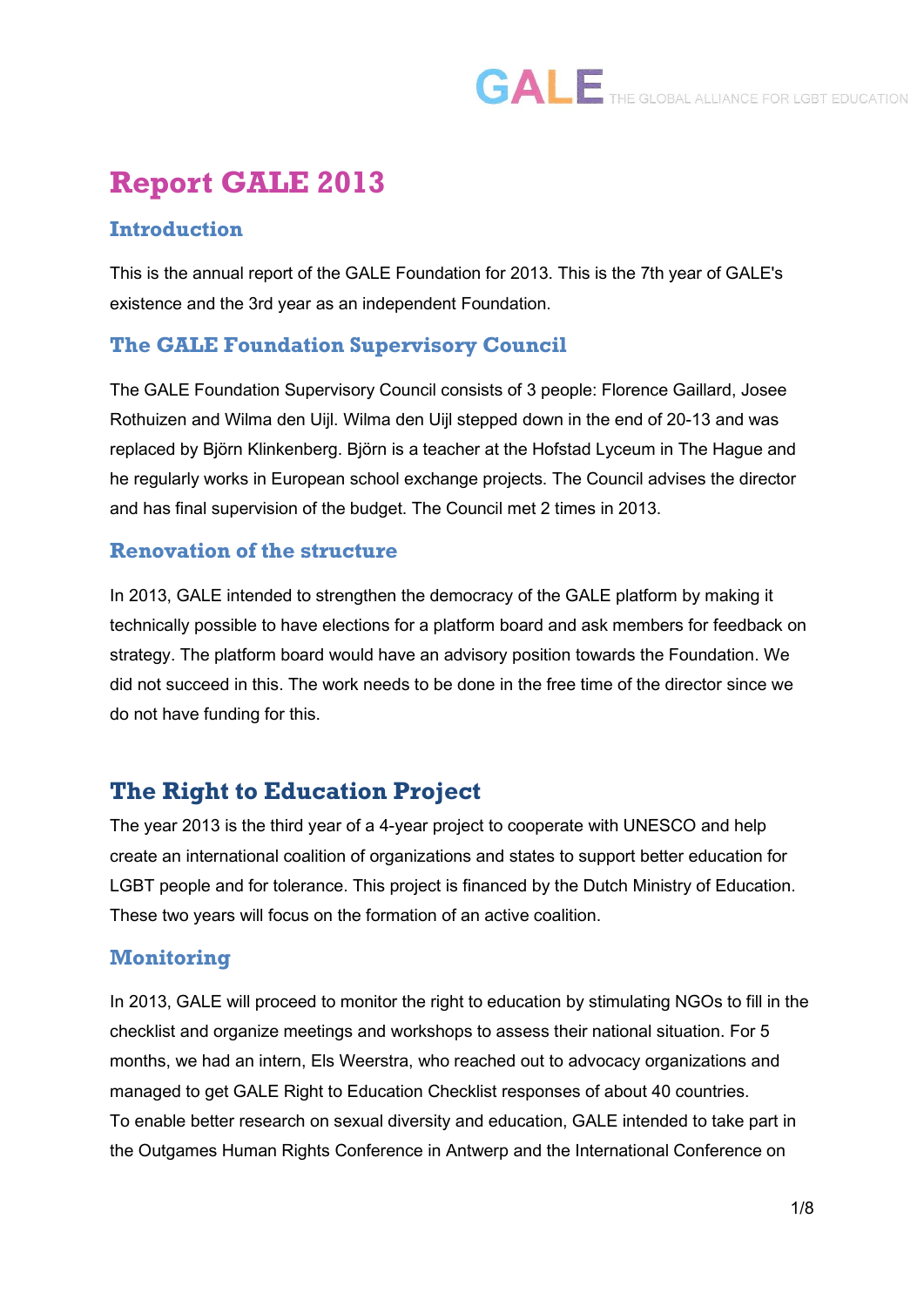Comparative Research in Buenos Aires. The communication with the Antwerp Outgames organization was extremely slack on their part. GALE decided not to take part in the expectation the Outgames conference would become a failure. It turned out the conference did take place but with a very small number of participants. GALE was invited by GLSEN to take part in the LGBT workshops and a pre-conference in Buenos Aires, GLSEN developed an encompassing global action plan for research and action on homophobic bullying in schools for which GALE provided input about existing interventions and strategies. It was expected the US government and large US donors would combine funding for this global plan, but in the end of 2013 it seems not likely the expected funding will be made available so easy.

GALE initiated experimental research on a cross-culturally usable questionnaire by assisting the University of Amsterdam to develop and test such a survey. The survey is available online since February 2013 in several languages. GALE also intended to cooperate with GLSEN to organize an international expert meeting on such questionnaires. However it turned out GLSEN was not so interested in this, preferring to disseminate and implement their own "School Climate Survey" in different countries like Chile and Israel.

#### **Networking**

In 2013 an important focus was on networking. The networking focused on identifying and connecting with government officials to form an international coalition. We started this by organizing a Dejeuner Pensant (March 15) for ambassadors and Permanent Representatives at UNESCO, which was kindly hosted by the Dutch ambassador in his private residence in Paris. GALE started a mailing list fort government officials. It turned out that identifying the right officials and inviting them for the list was more time-consuming than we expected. In the end of 2013 we identified about 30 officials and invited 5 of them to the list, which will be properly launched in 2014.

Apart from meetings at conferences and through email, there would be an effort to improve our PR among our own members, international organizations and international media. We did this by being more active through twitter, also by adding a twitter feed to the GALE website. We visited the ILGA Europe conference in Zagreb where we networked to involve NGOs in the Right to Education Project. We were represented the international IDAHO conference in The Hague (organized by the Dutch government).

We also did a workshop at the "Breaking The Walls of Silence" conference in Llubljana (February 18) on concrete educational interventions like the Ruben anti-bullying method, teacher training based on the theory of social exclusion we developed and on how to assist school to develop a spiral curriculum on citizenship and sexual diversity.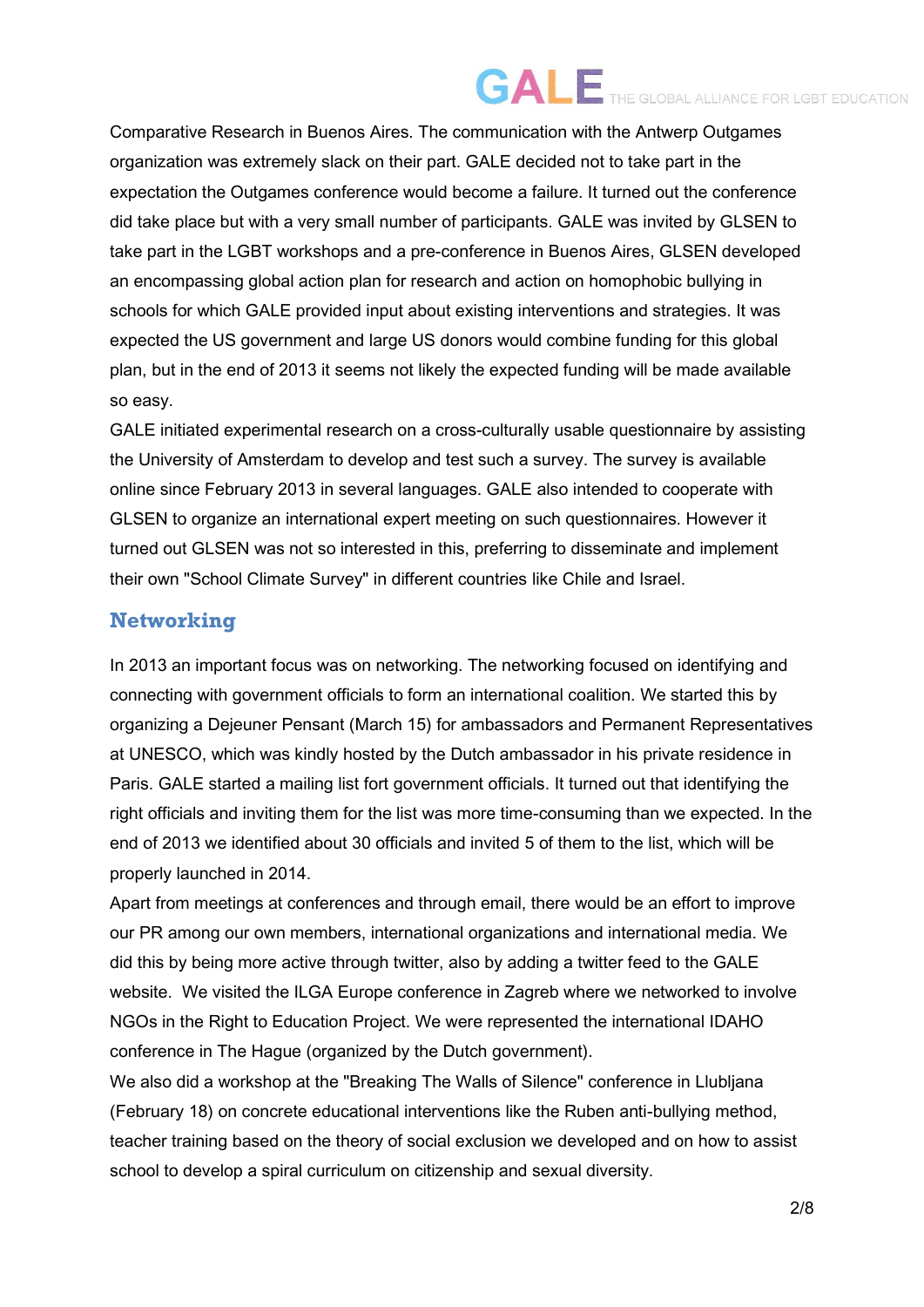#### **Advocacy**

In close cooperation with the Dutch government and other governments, GALE supports the establishment of an international coalition of 'friendly states' which support LGBT rights in general and educational rights specifically.

We worked on this by offering countries to facilitate strategic workshops on the right to education. In May/June the director did a workshop tour in South-East Asia (Indonesia, Cambodia, Vietnam, South-Korea and China). In each country (except Cambodia, were the local partners did not follow-up their agreements) the workshops yielded interesting recommendations. These recommendation were tailored to the attending NGOs and educational institutions. This the workshops mainly had impact on cooperation between LGBT NGOs and mainstream organizations. Government officials did not attend the workshops for various reasons. Usually the rift between the government officials and NGOs is to great to allow 'mingling' of this kind. However, in Indonesia and Vietnam, the GALE director had informal meetings with representatives of UNESCO Committees. These meeting were the first time these officials ever thought about sexual diversity. Although the meeting with the GALE director was quite open, the UNESCO Committee representatives felt apprehensive about contact with local NGOs because of their 'activist' perspective and their sometimes perceived insensitivity towards the governmental status of the UNESCO Committee.

The Dutch government urged GALE to organize specific international workshops on the right to education for government officials. However, it is difficult to see how we can do this. GALE as an NGO cannot easily function as a credible host for such meetings. Apart from that, the project does not have financial means to pay government expenses to attend such workshops. This is why in 2014 we will focus on cooperating with local NGOs in countries where the distance between the NGOs and government is not so great and were government officials have own budget to travel to a neighboring country.

GALE hoped that the 2013 evaluation of the Convention against Discrimination in Education would prove an action point for political advocacy within UNESCO. This did not work out. GALE visited the UNESCO office to cooperate on this and organize NGO input to the evaluation of the Convention, but the UNESCO department who was responsible for this did not respond any more after the first meeting. This is a real missed opportunity; the next evaluation is in four years.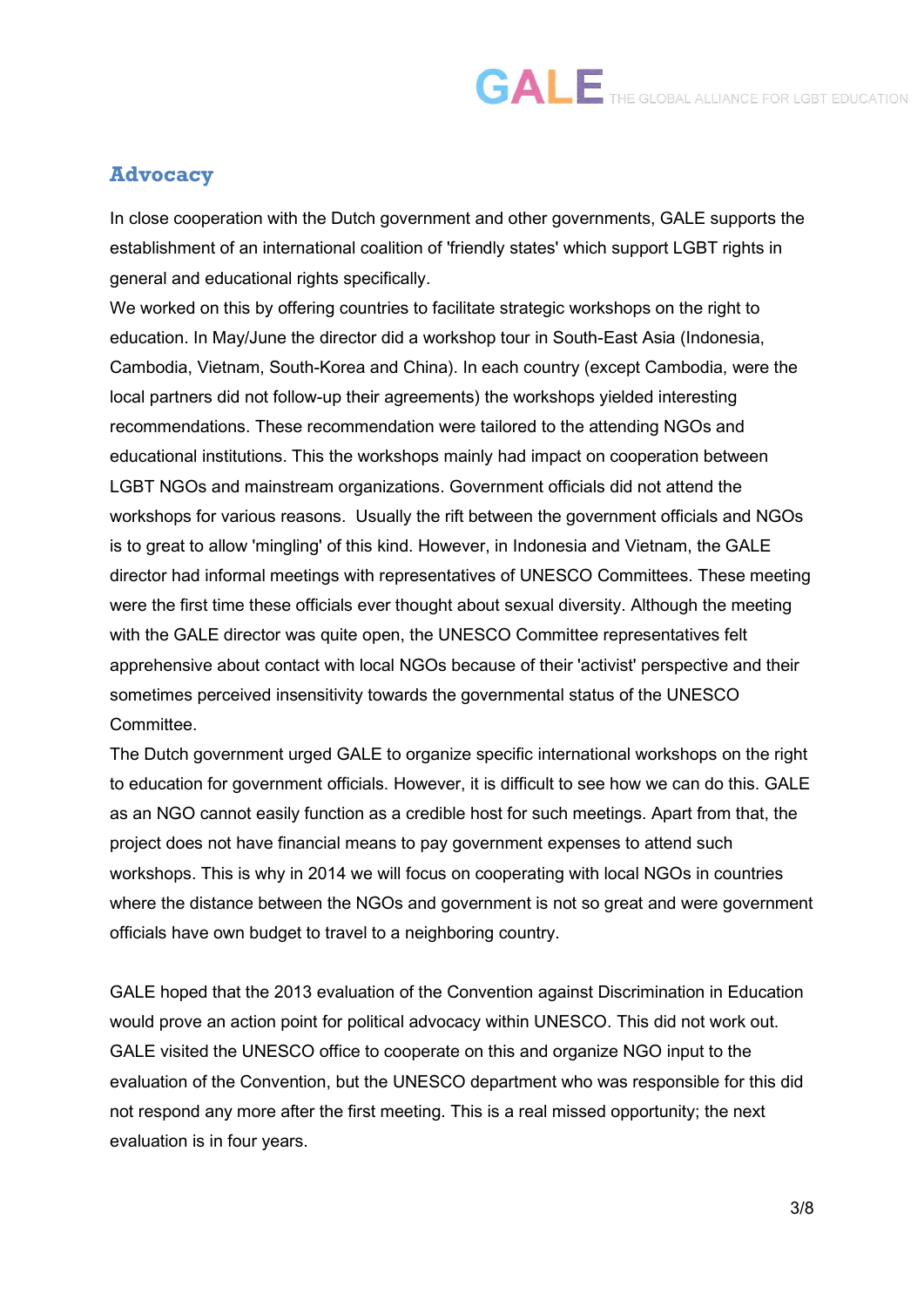We also hoped there would be advocacy opportunities during the meetings organized on the initiative of the South African government, which could propose a resolution on LGBT rights at the Human Rights Council in June. During the ILGA World conference in Stockholm in 2012, GALE provided some suggestions to the Canadian organization Arc International, who took a lead in the development of an NGO lobby in this government led process. The GALE recommendation was to focus on the prevention of violence rather than on broad human rights for LGBT. This would link into the UNESCO strategy against homophobic bullying and be less controversial than broad human rights, because the strong international coalition on traditional values is mostly focused on preventing 'gay marriage'. Even the Vatican has now conceded violence against LGBT people is not acceptable. Thus, a resolution against violence specifically against LGBT people would be more easily acceptable while a broader resolution would be in danger of being rejected. However, Arc International rejected this suggestion, preferring to advocate for a more vague resolution and the concrete establishment of a Special Rapporteur on LGBT Issues. This would at least make sure the international visibility and dialogue on LGBT issues would be secured. The further process was quite opaque and complicated because the initiator, South-Africa, did not really take a lead. So the meetings in each continent were quite independent of each other and differently organized. GALE did not manage to get itself invited to one of the meetings on the resolution; invitations were mostly given to national grassroots NGOs. The leadership of Arc International of the NGO advocacy process was less effective than their strategy at the time of the Brazilian resolution, a decade back. Their global leadership was contended by some African NGOs. This forced Arc International to incorporate a series of specific demands in the final NGO statement, which made it more authentic but also weaker as an advocacy instrument. In the end, South-Africa did not table a resolution during the Human Right Council in June. Since the composition of the HRC will be les favorable in the next few years, the opportunities for adopting a global resolution on LGBT rights have become limited.

### **The NISO Project**

The two-year NISO project ended on 31 January. The final effort to disseminate the tools in the Netherlands were focused at integrating them in the on-going My ID campaign and as a part of youth participation projects in and outside schools.

Next to this, we wrote a scientific article based on the NISO research. An in-depth "Mokken" analysis of these data revealed that the used questions in the survey together form a reliable instrument to measure homophobia among students. This analysis was presented at a scientific conference at Kingston University in London.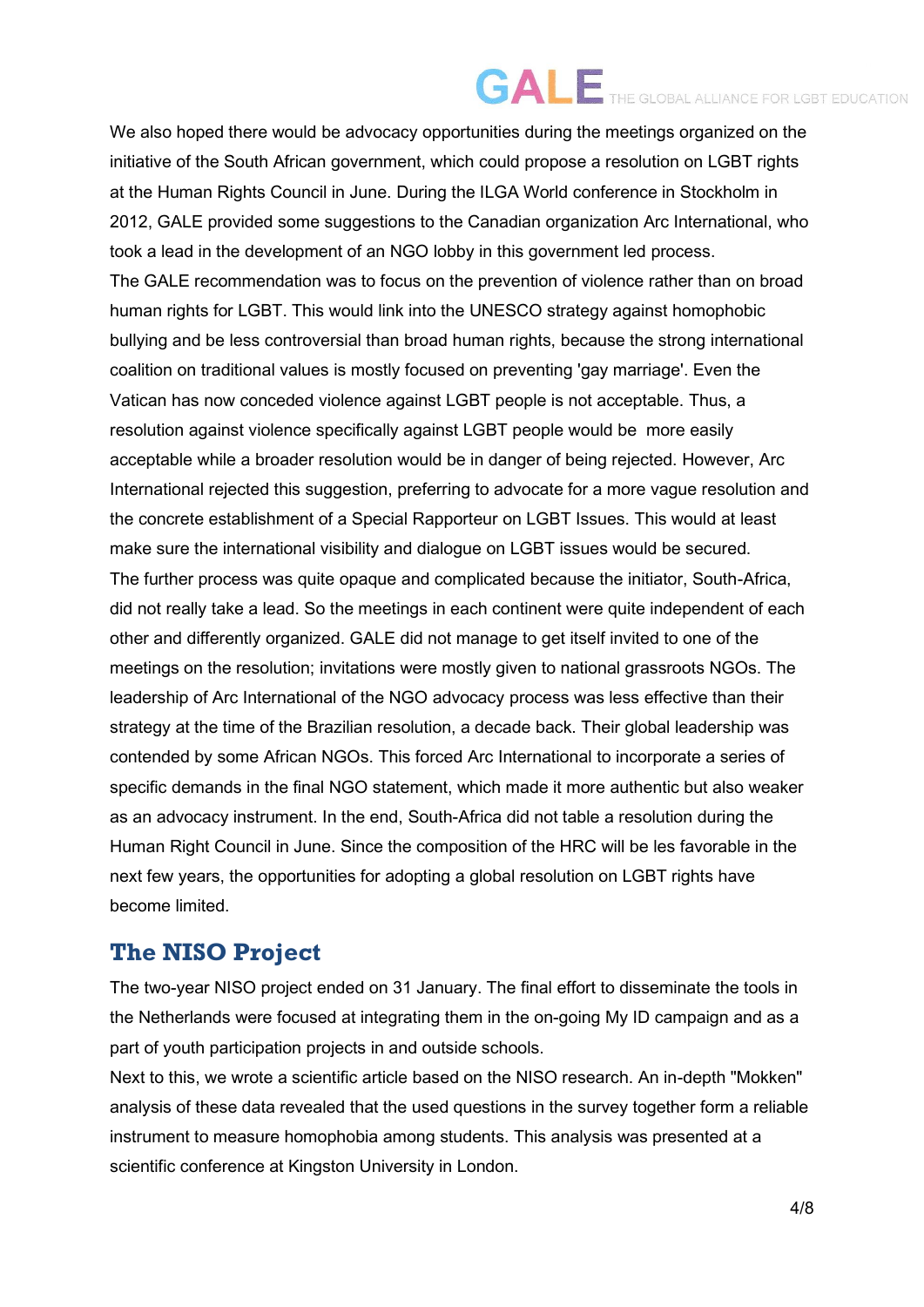The final financial report cost a lot of time and cost GALE almost 100 unpaid hours. The final payment of more than  $\epsilon$  32.883 was still not made when the financial year closed.

### **The LCC Training Project**

The Dutch LCC Project is a consortium that empowers LGBT Christians and educates Christian schools and churches. In 2013, we facilitated a training of LGBT Christian activist groups in Eastern Europe. The training was evaluated positively by the participants and the LCC Project. However, GALE put more than 3 times as much hours into this training than budgeted, so although it got GALE good credit, it was financially quite a loss.

#### **The ARES Project**

In January, GALE was approached by ENFAP Toscana, a trade union training centre, to take part in a European learning partnership (Long Long Learning Grundtvig program). This type of partnership consist of a number of 'mobility's', in other words: travel and subsistence costs. The ENFAP proposal was called ARES: ARtistic Educational System for LGBT People and aims to explore how film can support the personal development and emancipation of LGBT young adults. In September, it became clear 5 of the 7 partners got funding from their national agencies for this 3-year exchange: ENFAP Toscana (Italy), Rinova Ltd (UK), Sekü (Estonia), Szczecińskie Centrum Edukacyjne (Poland) and GALE (Netherlands). GALE has 15 mobility's, 5 for its own staff and 10 for other 'learners'. Because there are no staff costs, GALE staff will take part in this project as volunteers unless we find additional funding for related activities.

In October we started a national mailing list for learners (film makers, teachers, film festival organizers). In November we had a lick-off meeting with the other partners in Florence. In December, we launched a Facebook page to inform people about the project and the activities: [https://www.facebook.com/aresnetwork.](https://www.facebook.com/aresnetwork)

### **The Envisioning Human Rights Project**

GALE is (a small) part of the Envisioning Human Rights Project, which was initiated by the University of York (Canada). This projects aims to remove homophobic laws in the (former) countries of the English Commonwealth and uses storytelling and video to start dialogues on homophobia and human rights. GALE would be involved in this large consortium to train some of the local partners in Kenya and Jamaica in storytelling. Die to local changes of management in NGOs and difficulty to logistically plan trainings, none of the trainings took place yet.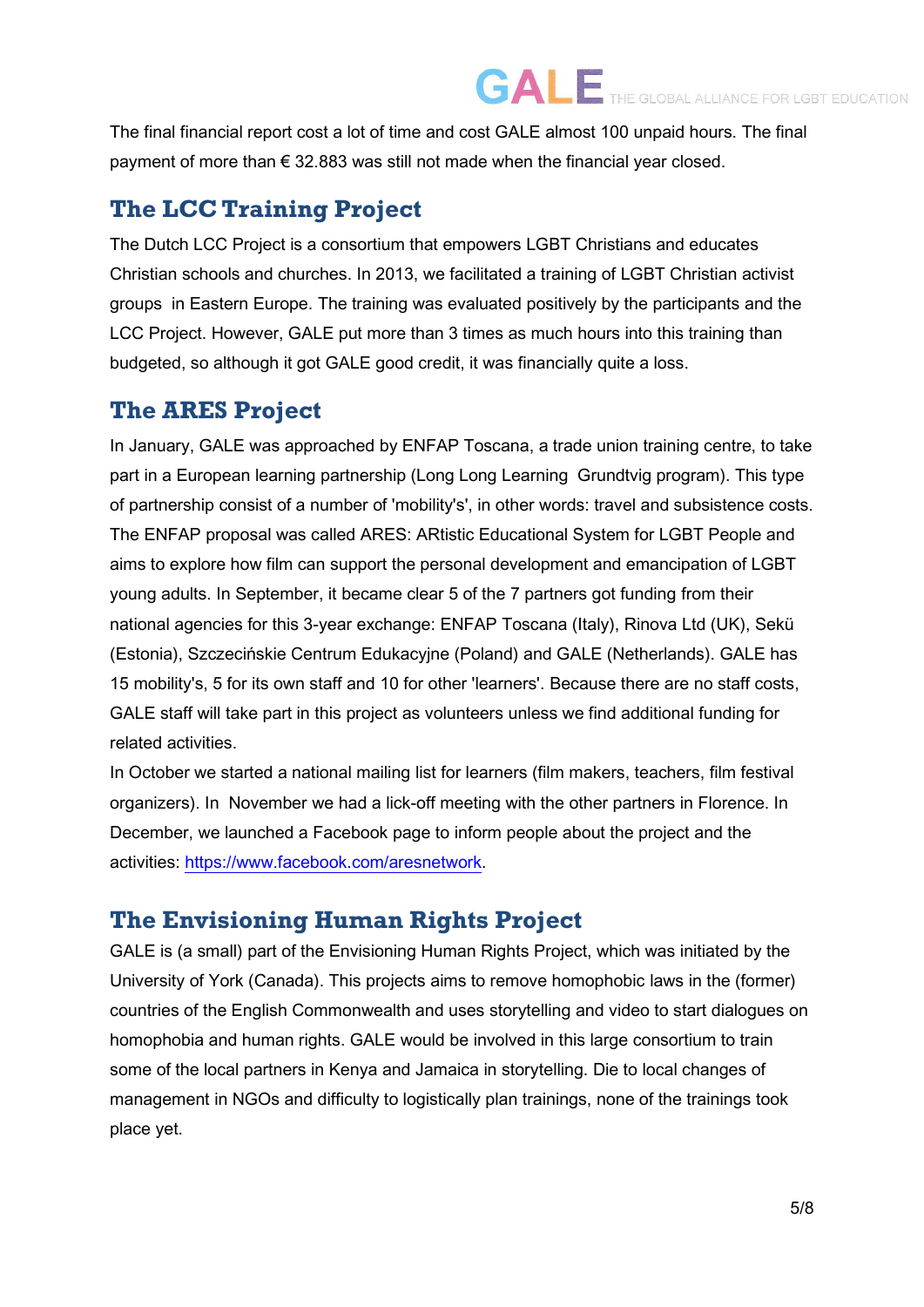### **Fundraising**

In 2013, GALE focused again on acquiring on or more European projects. Next to this, we intended to cooperate with the US government and private donors to assist UNESCO and GALE in empowering LGBT activists, researchers and educators. We also attempted to work with UNESCO in the context of the UNESCO participation program.

Our European 'Jamey' proposal that was rejected in 2012 got a high score and we submitted an improved version in August 2013. to the Daphne III program. This proposal focuses at combating homophobic bullying by developing a range of simple anti-homophobia interventions that can be used in mainstream school contexts.

The support of volunteer educators in Europe remains a priority for GALE. The rejected 2012 "CATCH : Create Attention To Combat Homophobia" proposal was edited and improved in cooperation with our partners, who we met during a preparatory meeting in January 2013. We submitted the proposal to the Comenius subprogram of the Long Life Learning Program of the European Community under a new name "PEC: Pink Educator Competences". The content was also changed: since the Comenius program focuses on schools, we included schools as partners and cooperation between volunteer educators and teachers a core learning impact of the project. However, the proposal was rejected. One of the reasons was that the proposal does not demonstrate an identified need on the European level. This is true but there is no research on this on the European level, so more clear evidence does not really exist.

In 2012, GALE brainstormed with the Dutch national Alliance for the LGBT Elderly about a synergetic plan in which both young people and elderly cooperate as MyID ambassadors, who aim to make environments safe so everybody can be themselves. This idea was redeveloped into a concept note for the Dutch tender of the European PROGRESS program. This proposal was rejected mainly because the competition of other proposals was high. With the Vocational Education Institute (Hogeschool) of Amsterdam, we discussed the potential of a learning partnership of European vocational training institutes on social work in 2011. We intended to follow this up with a proposal for 2014-2015, but we did not manage to do this.

GALE intended (in cooperation with GLSEN) to connect with the US government and private donors to assist UNESCO and GALE in empowering LGBT activists, researchers and educators. During the year, it became clear GLSEN did first want to acquire the funds themselves and only afterwards communicate about this with partners.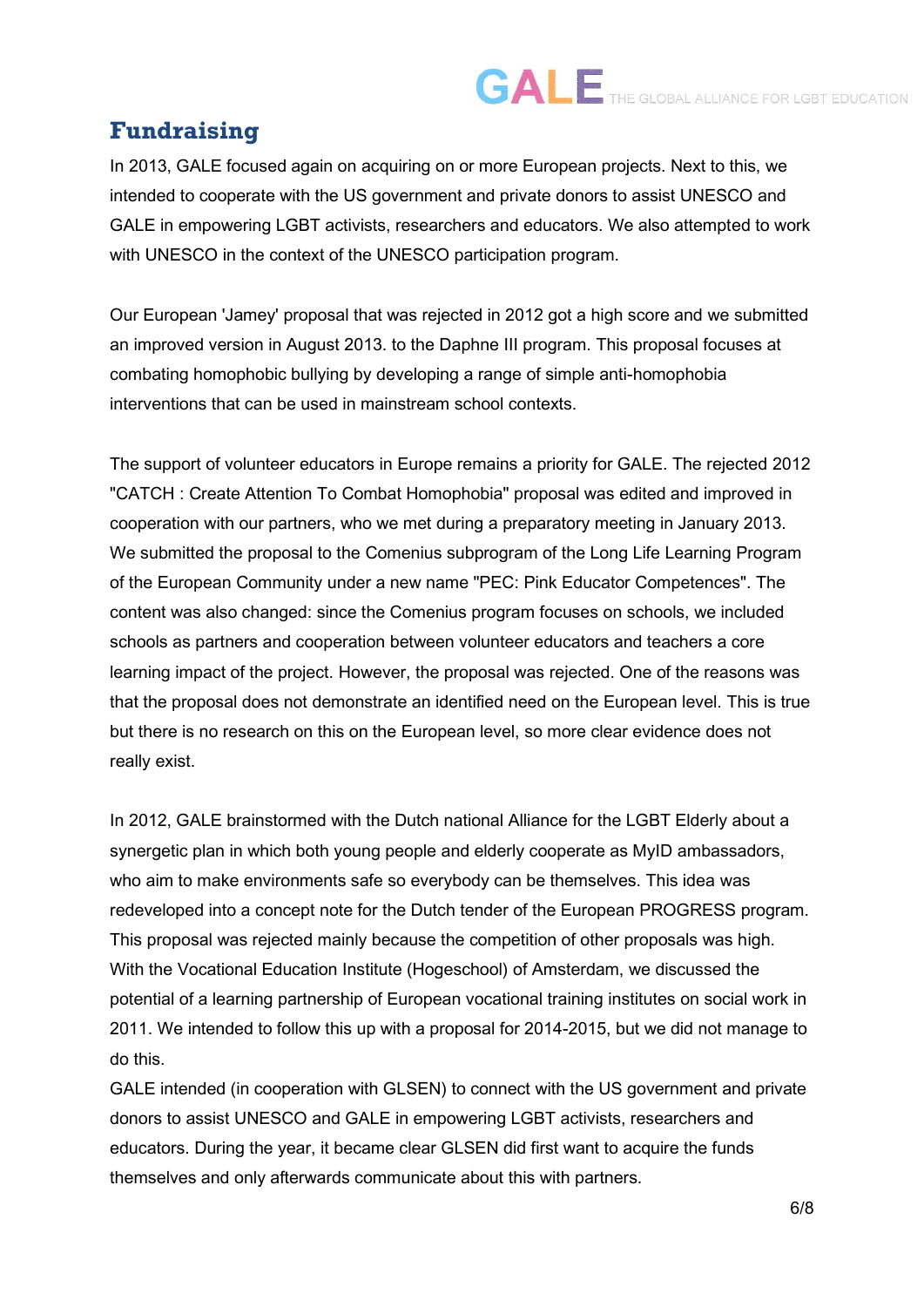The priority of the UNESCO affiliated NGOs is to initiate a youth participation program. GALE wanted to develop a proposal for youth participation to advise on comprehensive sex education and on sexual diversity. This did not happen, because the UNESCO budget for youth participation was organized in such a way that only youth led organizations could submit small proposals without staff costs. GALE developed a model proposal for LGBT youth organizations, disseminated it through various mailing lists and encouraged organizations to submit proposals. GALE also took time to coach some organizations to better focus their proposal; it turned about that the capacity of LGBT youth organizations to write a proposal is limited. GALE is not ware how many proposals why finally submitted, but from the UNESCO website we understand none of the selected proposals includes LGBT issues [\(http://www.unesco.org/new/en/youth-forum-2013/participate/youth-led-projects/15](http://www.unesco.org/new/en/youth-forum-2013/participate/youth-led-projects/15-youth-led-action-projects/) [youth-led-action-projects/\)](http://www.unesco.org/new/en/youth-forum-2013/participate/youth-led-projects/15-youth-led-action-projects/).

In the summer it became clear that there would be a new tender fort the Dutch Human Rights Fund. GALE improved and resubmitted the proposal we already made in 2011 "Education in Mediterranean Conservative Societies (SEEMCS)". We made sure the partners in Turkey, Palestine, Algeria and Morocco visited the Dutch ambassadors in their countries to get acquainted, to prevent the main reason for rejection in 20011: that the embassies could not vouch for the partners reliability. However, in December the proposal was rejected again

In the summer, also a tender for the European Human Rights Fund EuropAid came out. This tender request a concept note and after acceptance of this, a full proposal. We submitted a concept note "Combating Discrimination Through Sexual Diversity Education". We developed this with 3 organizations in Vietnam, 3 organizations in Indonesia, 2 organizations in China and with Global Human Rights Defence which would work on behalf of 2 organizations in Bangladesh.

### **Financial Report**

GALE expected a positive balance of about € 18.000. However, this turned out to be a financial loss of about more than  $\epsilon$  87.269. A large part of this is the  $\epsilon$  32.883 overdue payment we still expect from the European Community for the NISO Project. Secondly, we did not incorporate the own contribution of  $\epsilon$  27.400 for the NISO Project in a proper way, so it became a deficit. Third, GALE had to pay  $\epsilon$  10.000 tax which due to an administrative error was not paid in the years 2010-2012. Fourth, GALE made substantial losses on projects were we spend more hours than budgeted.